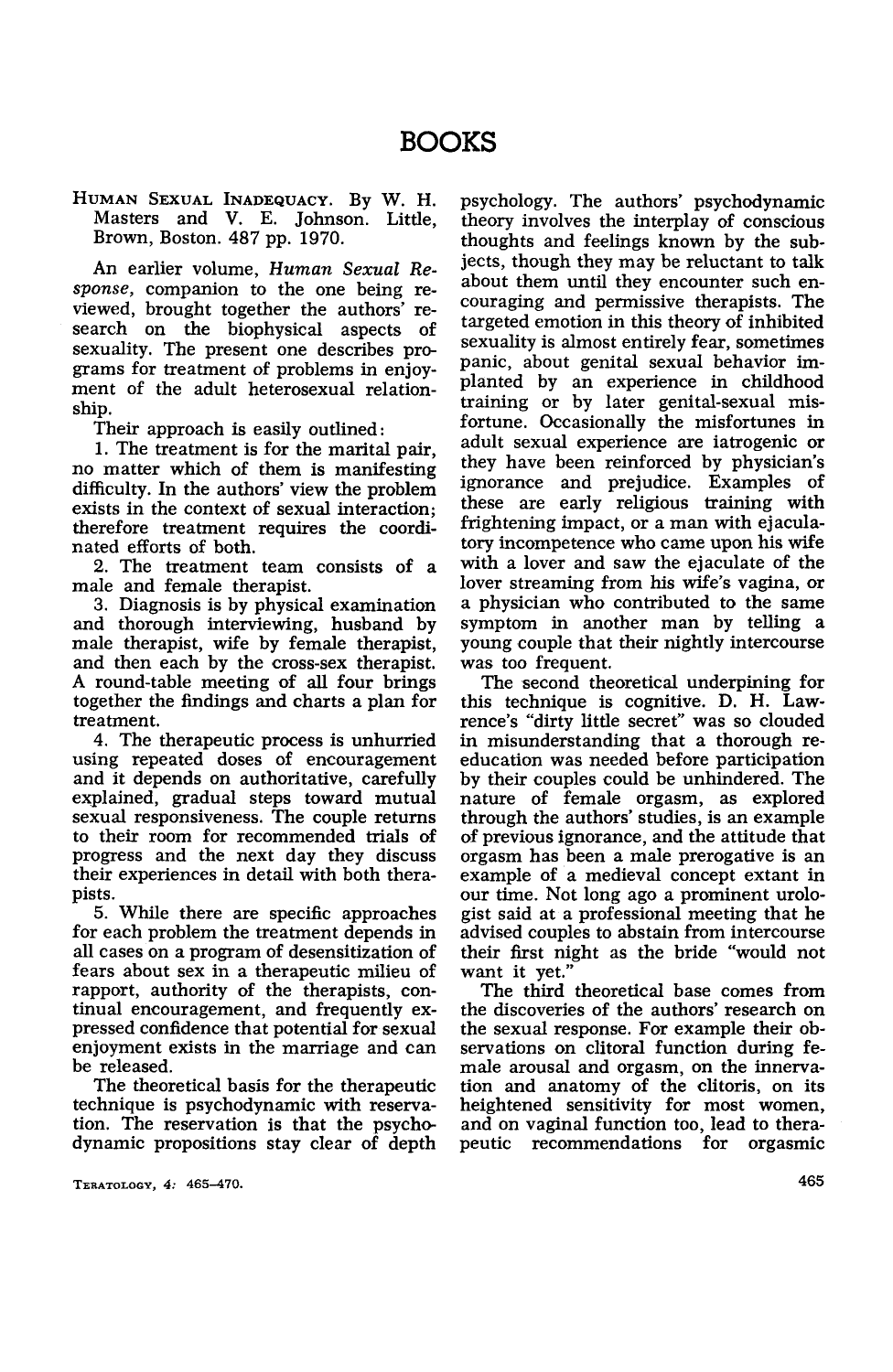dysfunction. It is best in the remedy of this trouble that the male's efforts at stimulating avoid direct contact with the clitoris as it is too sensitive and that the stimulation move quickly from vaginal areas around the clitoris to the mons, to the breasts, and so on in an ever-varying cycle.

Almost anyone can learn from this book. You can learn professionally. For example, the definitions are superb in clarity, precision, and thoroughness. The whole terminology in the field of sex behavior and sex problems should be changed by these volumes. A second professional benefit is in the cataloguing of etiologies for symptoms in human sexual life. I shall keep my copy close at hand to check out the possibilities of organic causes for the disturbances of sexual response in my patients.

Second, the book is a treatise on an important aspect of human behavior and as such it partially satisfies our curiosities about ourselves as human beings.

Finally, almost anyone can learn something of personal benefit for his or her marriage or family, or something for his or her own enjoyment of lovemaking. That is why the authorized popular version of this book will gain and deserve best-seller status.

But what can we say of the **book** for its understanding of heterosexual behavior, of problems in heterosexual expression, and as a therapeutic technique?

Except for the findings on the biophysical aspects of sexual response, which were published in professional journals and then in the first of the companion volumes, there is very little added to our comprehension of heterosexual genital sexual responsiveness or problems in sexual gratification. In fact, there is so much left out of what we already understand that the book could be misleading. The psychodynamic understanding relies heavily upon single-episode traumatic experience as a cause of sexual problems. Prostitutes and experiences with them come in for a heavy share of the blame, a bit ironically, since legend has it that prostitutes were of great help to the investigators **in** their early studies. Young men are supposed to have been panicked by their youthful encounters with these professionals. Psychoanalytic studies do not support single-trauma

concepts but instead more complex cumulative feedback systems to account for traumatic effects. Psychic trauma is more likely to occur in the following way: A parent becomes anxious during a particular stage of a child's development. The child unconsciously perceiving the anxiety reacts with his own feelings and behavior. The parent's unconscious sensitivity to this phase of his child's development makes him want to curtail the child's discharge of age-appropriate impulses increasing pentup feelings in the child which are then repressed making a less flexible integration and an increase of unconscious conflict and defensiveness. Through the recurrence of such sequences the traumatic effects and consequent defensiveness accumulate.

The authors' theorizing leaves out concepts of infantile and childhood sexuality and ignores stages of psychosexual development, as though genital sexual capacities emerge like Adam and Eve - fullgrown and without a process of evolution in the individual. There is no attention to aggressive drives or drive derivatives in sexual behavior and as partial causes of sexual inadequacy when aggressive feelings are participating in emotional conflicts and defenses against them. There is no understanding of anxiety as an interference or even as a motivator in sexual behavior since the authors' concentration is so much upon fear, the conscious counterpart of anxiety. But we have learned that fears such as those described in the book is the exposed tip of an iceberg. Other effects except for conscious guilt (over an extramarital affair for example) or conscious shame over difficulties in performance are also neglected. (Almost half of the therapeutic effort is aimed at reducing shame regarding sexual failure as an impediment to therapeutic success.) There is no appreciation of the mobility and displaceability of sexual impulses, nor of the effects of psychosexual regression on genital sexuality. On the other hand, no attention is paid to the total personality or the configuration of the whole marital interaction system with respect to the styles and problems of sex relations. From case descriptions a reader may imagine what some of the subjects **are** like at work or with their children or in their hobbies and